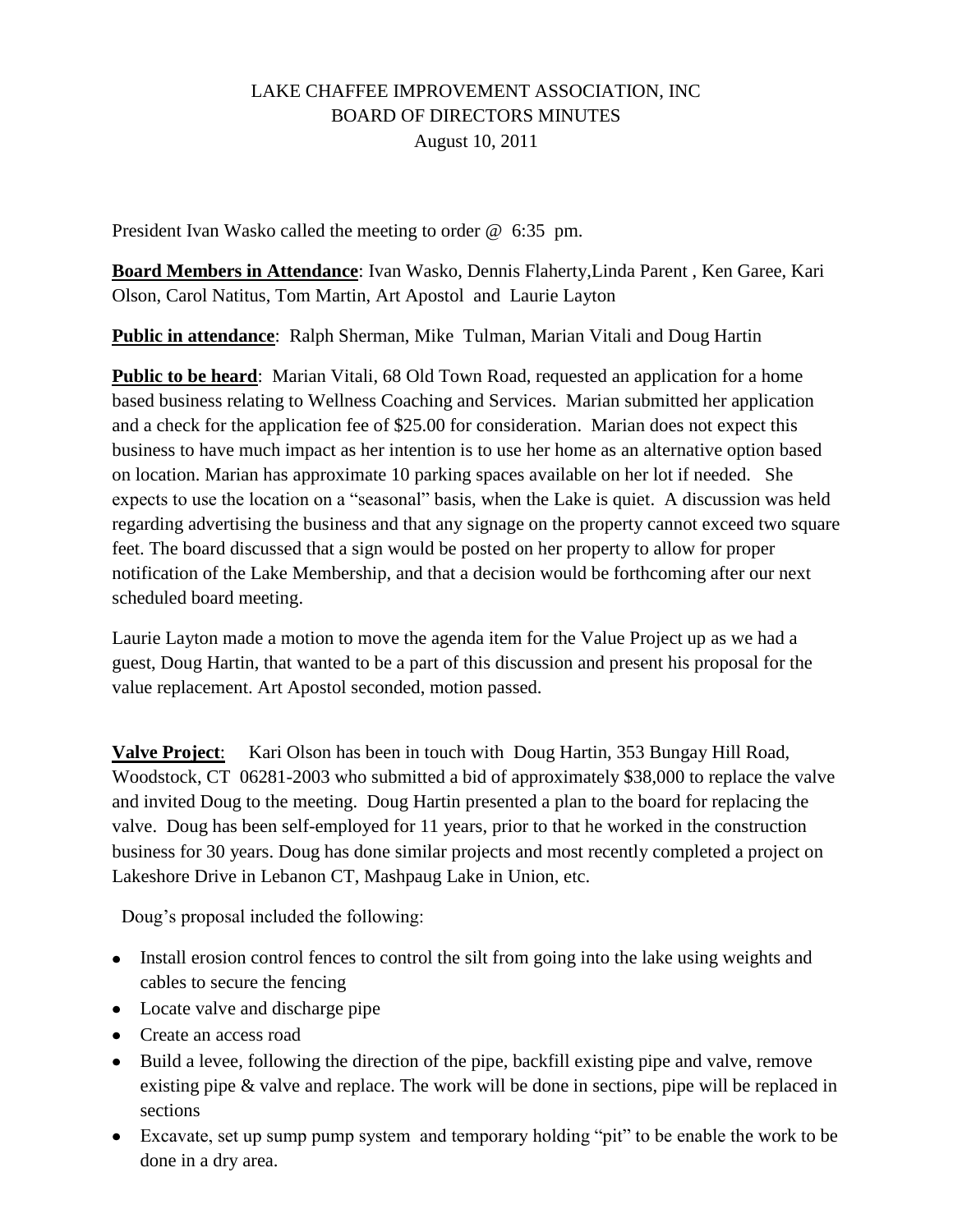- Expects project to be completed within one month
- Would like to use steel pipe painted with epoxy paint to avoid rusting
- All materials used to create levee will be removed

Kari Olson made a motion to move forward with Doug Hartin's proposal and the fund raising efforts, Laurie Layton seconded; motion passed. Ken Garee abstained.

Ivan Wasko made a motion for Kari Olson to contact Doug Hartin to begin the process of obtaining permits and a contract. Carol Natitus seconded, motion passed. Ken Garee abstained.

Ralph Sherman had provided information to Marisa Chrysochoou to help her present the project to the UCONN Engineering Dept for a possible study to help us determine the scope of the project and create a plan for moving forward with a repair. Ralph will contact Marisa to put that initiative on hold as the Board has decided to move forward with Doug Hartin's proposal.

**Secretary's Minutes**: Laurie Layton made a motioned to approve the Secretary's Minutes of July 13, 2011, seconded by Dennis Flaherty, motion passed. Linda Parent abstained.

**Treasurer's Report**: Laurie Layton made a motioned to approve the Treasurer's report, seconded by Dennis Flaherty; motion passed.

The board reviewed Ken's proposed 2011-2012 budget to be voted on during our August  $21<sup>st</sup>$ annual budget meeting.

Linda Parent presented Ken with  $$131.00$  in cash that was raised during our July  $24<sup>th</sup>$  trip to the Mansfield Drive-In Flea Market.

Tax forms have been revised and printed for the September mailing

## **Correspondence:**

Ken Garee, as LCIA Treasurer, received a letter from the State of CT regarding a change in their policy to move the expiration of all future Bingo permits to December 31 of each given year.

Laurie Layton presented Ken Garee with a check for \$100.00 she received from an advertisement on the website.

### **Old Business**:

Holding Tank: Ralph had Skips install the a high water alarm. Ivan will back fill the area.

### **New Business**:

We received a check from our insurance company in the amount of \$46,619.40 with \$4000.00+ held back. Dennis Flaherty called the Insurance company and discussed the process for submitting additional claims. Once the work has been completed, receipts are to be submitted and if they exceed the authorized amount of \$51k, then we need to contact the insurance company again for review.

Two proposals were submitted for the Lake Chaffee Hall repairs. One from Moulton Construction for \$59k, and one from BLM Construction for \$49k. Kari Olson made a motion to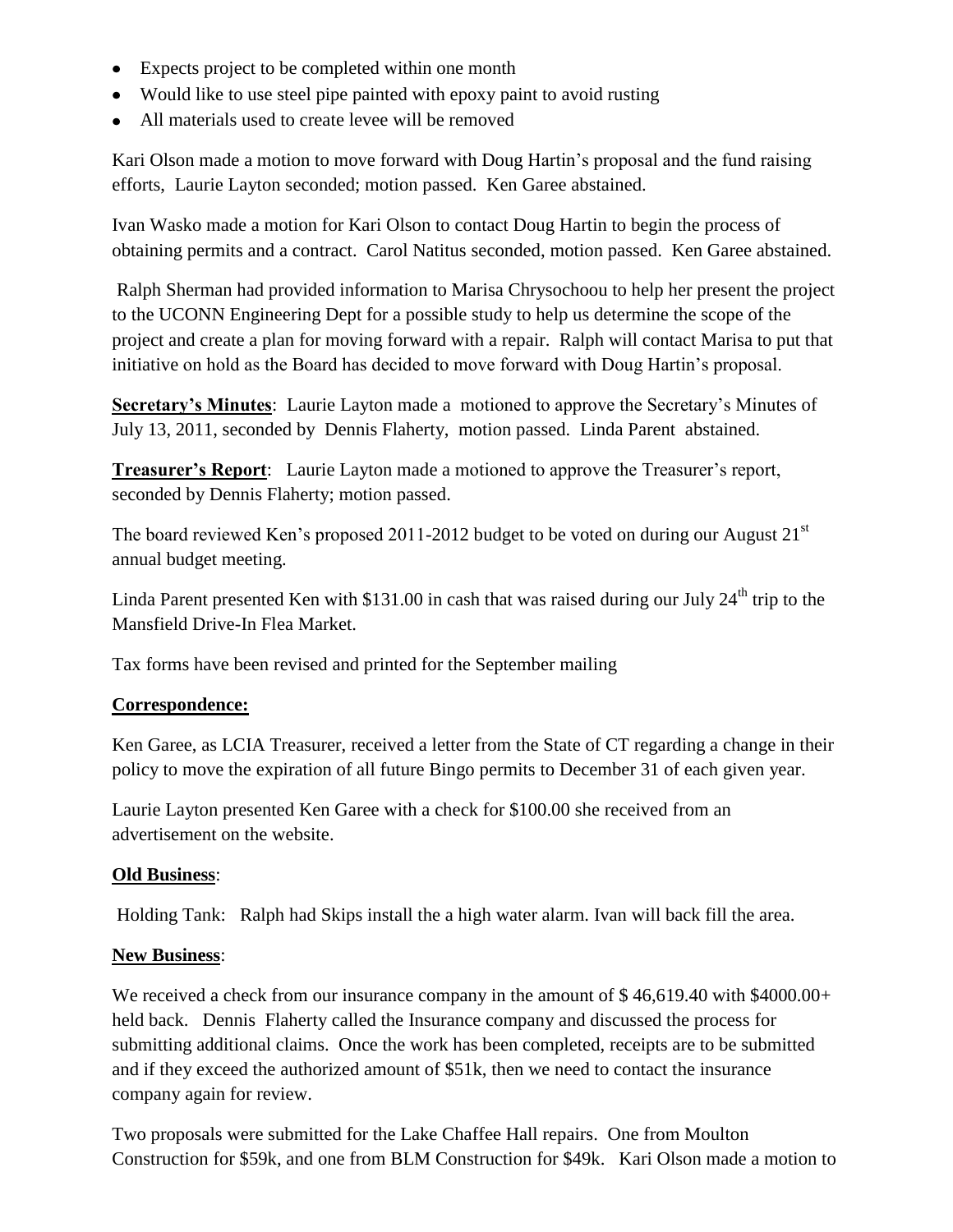accept the proposal from BLM Construction, Bryan Mulch, 458 Middle Tpke, Storrs CT 06268 HIC 0620417. Tom Martin seconded, motion passed. Ivan will contact BLM Construction to start the process of obtaining permits. Ivan expects the work to begin as soon as permits are obtained.

## **Fundraising:**

Gay Leedie, Perry Daine & Linda Parent went to the Mansfield Drive-In Flea Market on July  $24<sup>th</sup>$  to sell the remaining tag sale donations. We were able to raise \$131.00 for the Lake Association.

The board discussed the urgency to increase fund raising efforts to help fund the potential Valve Project shortfall. If we could raise an additional \$100.00 from each member, we could reach our goal.

Kari Olson will begin working on a flyer that will be distributed to the membership to help spread awareness. Kari Olson and Laurie Layton will create a "Valve Project Goal Thermometer" display to keep the membership updated as to our progress.

## **Environmental Report**:

Ivan received a call from Jan Spangel regarding the weeds that are floating into the shoreline and what could be causing this. The board discussed how the type of weed sends off strands that break loose similar to a spider plant. This strand floats around trying to take root. We need to remove these weeds, dry them out, and dispose of them to help prevent the rooting and subsequent spreading.

Ralph Sherman reported that the water has been tested and is safe, results are posted on the website. Next sample to be collected in August.

**Beach Report**: Beach report is attached.

# **Road Report**: None

**Constable Report**: Ivan Wasko reported that theft and vandalism have increased. A bicycle was stolen from the beach on August  $8<sup>th</sup>$ . Ivan also received a report of a broken window. Ivan has increased patrolling of association roads.

Meeting Adjourned @ 9:34 pm

Respectfully Submitted, Linda Parent

LCIA Secretary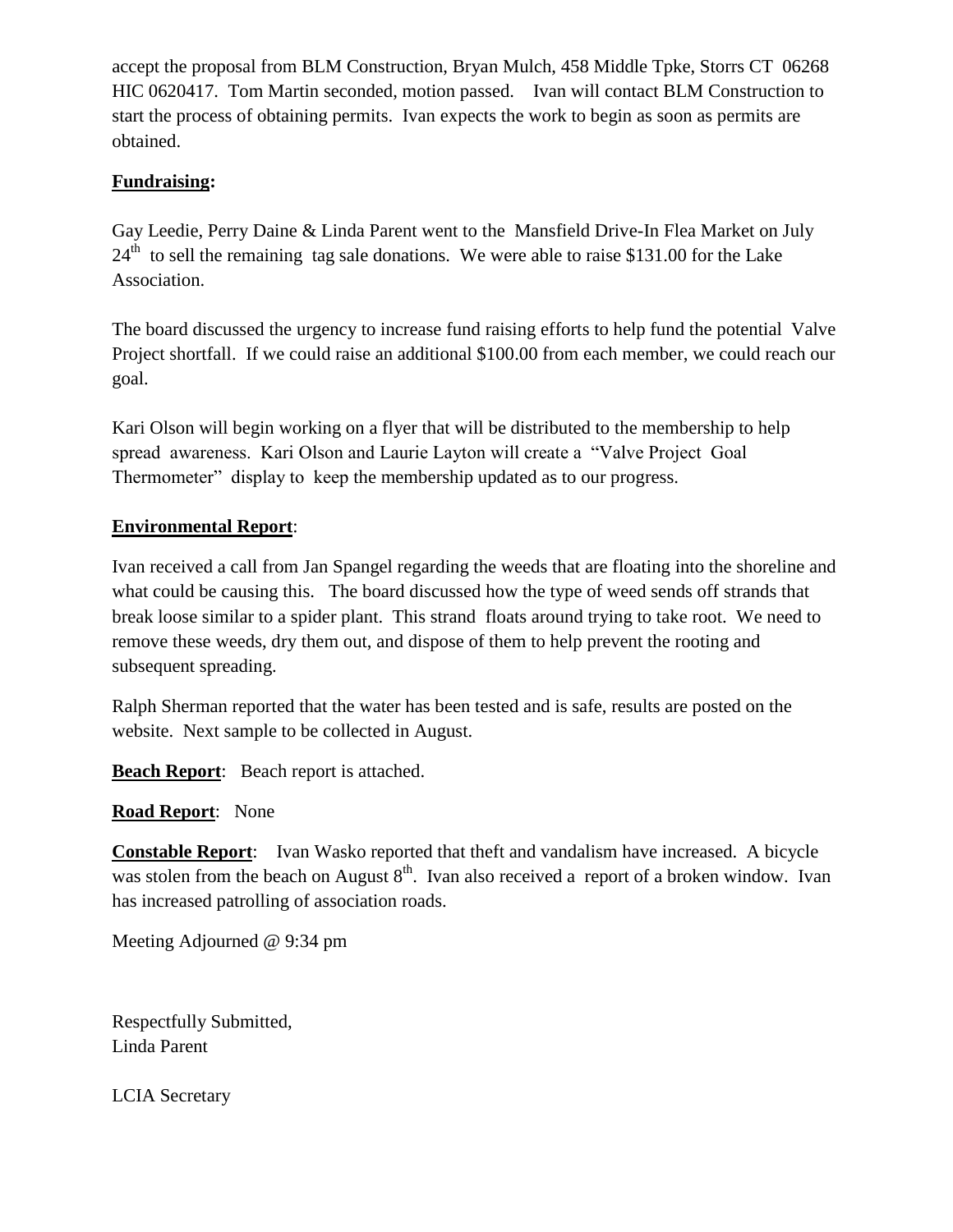| <b>L.C.I.A. TREASURER REPORT</b>         |                 |                   | 31 JULY 2011                       |                        | 1Aug-31Jul Tax=\$125 |             |
|------------------------------------------|-----------------|-------------------|------------------------------------|------------------------|----------------------|-------------|
|                                          |                 |                   |                                    |                        |                      |             |
|                                          | Budget '10 -'11 | <b>ACTUAL YTD</b> |                                    | ('10-'11<br>[Actual    | $(08 - 09)$          | $(07 - 08)$ |
| Taxes                                    | 32,000          | 27,675.00         |                                    | 27,675                 | 27,000               | 29,331      |
| Past Tax + Penalty                       | 7,000           | 2,650.02          |                                    | 2,650                  | 885                  | 3,358       |
| Donation                                 | 300             | 1,580.00          |                                    | 1,580                  | 330                  | 400         |
| Interest + From Other Acnt               | 20              | 5,238.42          |                                    | 5,238                  | 70                   | 118         |
| Rent                                     | $\mathbf 0$     | 150.00            |                                    | 150                    | $\Omega$             | $\mathbf 0$ |
| Bingo + Kitchen                          | $\mathbf 0$     | 2,119.45          |                                    | 2,119                  | 7,127                | 5,309       |
| <b>Sealed Ticket</b>                     | 0               | 318.05            |                                    | 318                    | 653                  | 771         |
| <b>Fund Raise</b>                        | 100             | 1,271.05          |                                    | 1,271                  | 455                  | 290         |
| <b>Fish Donation</b>                     | 100             | 0.00              |                                    | 0                      | 0                    | 320         |
| <b>Bazaar</b>                            | 0               | 0.00              |                                    | 0                      | 0                    | 2,083       |
| Newsletter + Web                         | 0               | 122.78            |                                    | 123                    | 400                  | 205         |
| Road Bond & Other                        | 0               | 80.76             |                                    | 81                     | 500                  | 1,000       |
| <b>TOTAL &gt;&gt;</b>                    | 39,520          | 41,205.53         |                                    | 41,205                 | 37,420               | 43,185      |
| *************<br><b>EXPENSE</b>          |                 |                   |                                    |                        |                      |             |
|                                          | Budget '10-'11  | <b>ACTUAL YTD</b> |                                    | $('10-'11)$<br>[Actual | $(08 - 09)$          | $(07 - 08)$ |
| <b>Building Maint.</b>                   | 4,000           | 2,495.33          |                                    | 2,495                  | 2,331                | 1,353       |
| <b>Utilities</b>                         | 4,000           | 4,655.07          |                                    | 4,655                  | 5,867                | 4,437       |
| <b>Office Expense</b>                    | 800             | 131.61            |                                    | 132                    | 287                  | 779         |
| Postage                                  | 400             | 472.48            |                                    | 472                    | 54                   | 292         |
| Road Maint.                              | 13,000          | 20,282.76         |                                    | 20,283                 | 15,966               | 21,400      |
| Insurance                                | 9,000           | 8,934.76          |                                    | 8,935                  | 8,857                | 8,541       |
| Service Reimburs.                        | 850             | 500.00            |                                    | 500                    | 850                  | $\mathbf 0$ |
| Contingency                              | 1,120           | 0.00              |                                    | 0                      | 0                    | 400         |
| Audit                                    | 300             | 0.00              |                                    | 0                      | 0                    | $\mathbf 0$ |
| Legal                                    | 500             | 495.00            |                                    | 495                    | 0                    | 193         |
| Recreation                               | 400             | 0.00              |                                    | 0                      | 0                    | 0           |
| Beach Maint.                             | 3,000           | 508.36            |                                    | 508                    | 1,019                | 1,166       |
| Lake Maint.                              | 500             | 160.00            |                                    | 160                    | 420                  | 465         |
| Lake Maint. Fund                         | 500             | 500.00            |                                    | 500                    | 500                  | 500         |
| Newsletter + Web                         | 750             | 0.00              |                                    | 0                      | 621                  | 261         |
| Fish Fund/Costs                          | 400             | 0.00              |                                    | 0                      | 0                    | 325         |
| Road Bond & Other                        | 0               | 38.63             |                                    | 39                     | 4,185                | 7,954       |
| <b>TOTAL &gt;&gt;</b>                    | 39,520          | 39,174.00         |                                    | 39,174                 | 40,957               | 48,066      |
| <<<<<<< BALANCE >>>>>>>>>>>>>>>>>>>>>>>> |                 |                   | ####### OTHER FUNDS # ####         |                        |                      | ####        |
| 1Aug10 Start Balance =                   | 238.63          | #                 |                                    |                        |                      |             |
| <b>YTD Income</b><br>$+$                 | 41,205.53       | #                 | Checking --9840                    | -Sealed.Ticket         | 618                  |             |
| <b>YTD Expenses -</b>                    | $-39,174.00$    | #                 | Checking --9010                    | -Bingo                 | 2,316                |             |
| (Checking Account --8600)                |                 | #                 |                                    |                        |                      |             |
| New Balance<br>$\equiv$                  | 2,270.16        |                   | # Savings --0220 -Lake Maint.      |                        | 22,085               |             |
| Treasurer: K.G.                          |                 |                   | # Savings --2672 -LCIA (Hall Bldg) |                        | 49,305               |             |